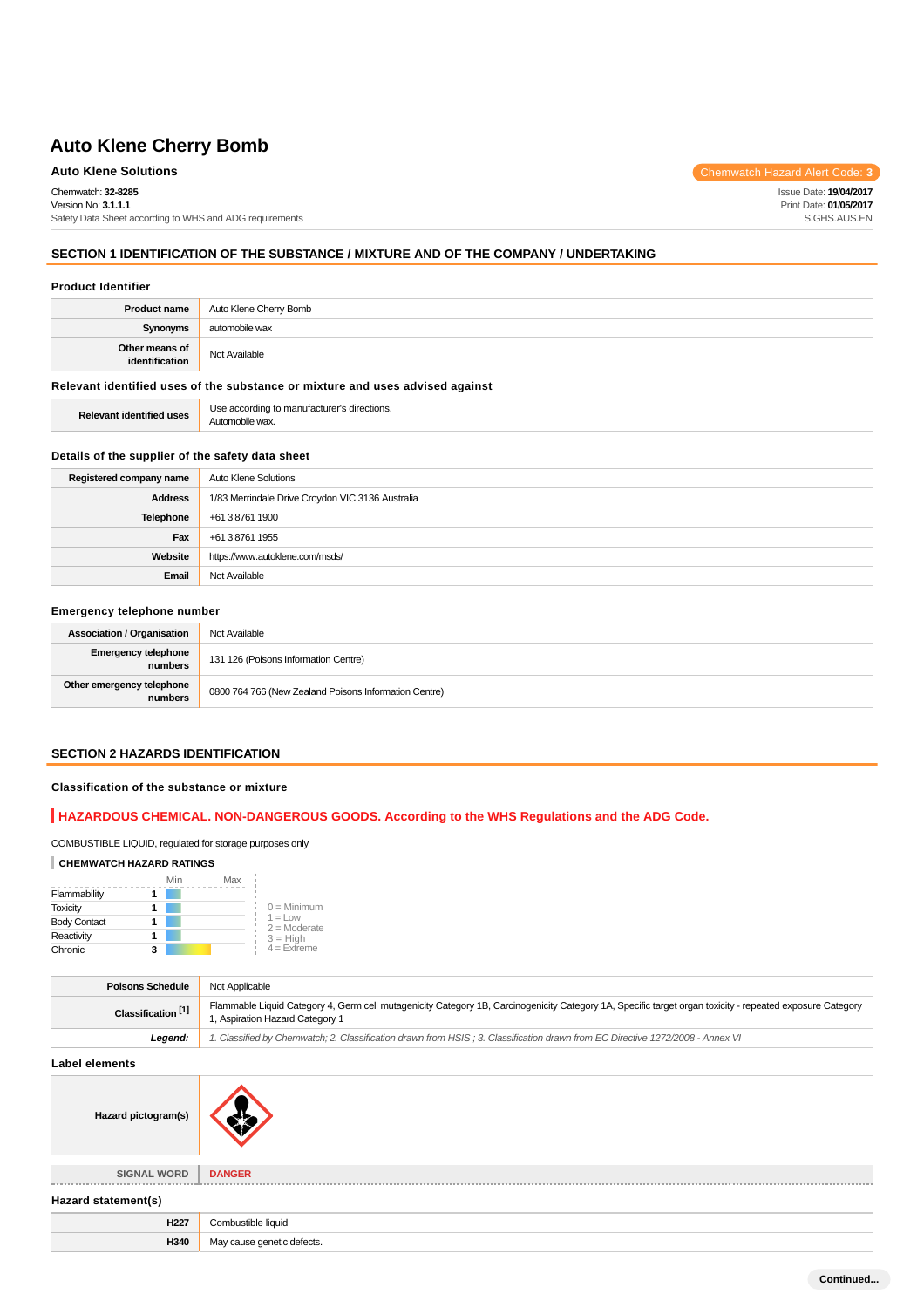| H350                                         | May cause cancer.                                                          |  |
|----------------------------------------------|----------------------------------------------------------------------------|--|
| H372                                         | Causes damage to organs through prolonged or repeated exposure.            |  |
| H304                                         | May be fatal if swallowed and enters airways.                              |  |
| AUH066                                       | Repeated exposure may cause skin dryness and cracking                      |  |
| <b>Precautionary statement(s) Prevention</b> |                                                                            |  |
| P <sub>201</sub>                             | Obtain special instructions before use.                                    |  |
| P210                                         | Keep away from heat/sparks/open flames/hot surfaces. - No smoking.         |  |
| P260                                         | Do not breathe dust/fume/gas/mist/vapours/spray.                           |  |
| P281                                         | Use personal protective equipment as required.                             |  |
| P270                                         | Do not eat, drink or smoke when using this product.                        |  |
| P280                                         | Wear protective gloves/protective clothing/eye protection/face protection. |  |

### **Precautionary statement(s) Response**

| P301+P310 | IF SWALLOWED: Immediately call a POISON CENTER or doctor/physician.                |  |
|-----------|------------------------------------------------------------------------------------|--|
| P308+P313 | IF exposed or concerned: Get medical advice/attention.                             |  |
| P331      | Do NOT induce vomiting.                                                            |  |
| P370+P378 | In case of fire: Use alcohol resistant foam or normal protein foam for extinction. |  |
| P314      | Get medical advice/attention if you feel unwell.                                   |  |

### **Precautionary statement(s) Storage**

| <b>P403+P235</b> | ∖t∩r<br>cool.<br>$n^{2}$<br>100110100<br>$\cdots$<br>Keer<br>11.AI 13<br>. |  |
|------------------|----------------------------------------------------------------------------|--|
| P405             | Stor<br>un                                                                 |  |

# **Precautionary statement(s) Disposal**

**P501** Dispose of contents/container in accordance with local regulations.

### **SECTION 3 COMPOSITION / INFORMATION ON INGREDIENTS**

#### **Substances**

See section below for composition of Mixtures

### **Mixtures**

| <b>CAS No</b> | %[weight] | Name                                        |
|---------------|-----------|---------------------------------------------|
| 64742-47-8    | $10 - 25$ | distillates, petroleum, light, hydrotreated |
| 8052-41-3.    | $10 - 25$ | <b>Stoddard Solvent</b>                     |
|               | balance   | Ingredients determined not to be hazardous  |

### **SECTION 4 FIRST AID MEASURES**

### **Description of first aid measures**

| <b>Eye Contact</b>  | If this product comes in contact with the eyes:<br>• Wash out immediately with fresh running water.<br>Ensure complete irrigation of the eye by keeping eyelids apart and away from eye and moving the eyelids by occasionally lifting the upper and lower lids.<br>► Seek medical attention without delay; if pain persists or recurs seek medical attention.<br>► Removal of contact lenses after an eye injury should only be undertaken by skilled personnel.                                                                                                                                                                                                                                                                                      |
|---------------------|--------------------------------------------------------------------------------------------------------------------------------------------------------------------------------------------------------------------------------------------------------------------------------------------------------------------------------------------------------------------------------------------------------------------------------------------------------------------------------------------------------------------------------------------------------------------------------------------------------------------------------------------------------------------------------------------------------------------------------------------------------|
| <b>Skin Contact</b> | If skin contact occurs:<br>Inmediately remove all contaminated clothing, including footwear.<br>Flush skin and hair with running water (and soap if available).<br>▶ Seek medical attention in event of irritation.                                                                                                                                                                                                                                                                                                                                                                                                                                                                                                                                    |
| Inhalation          | If fumes or combustion products are inhaled remove from contaminated area.<br>Lay patient down. Keep warm and rested.<br>► Prostheses such as false teeth, which may block airway, should be removed, where possible, prior to initiating first aid procedures.<br>Apply artificial respiration if not breathing, preferably with a demand valve resuscitator, bag-valve mask device, or pocket mask as trained. Perform CPR if<br>necessary.<br>Transport to hospital, or doctor.                                                                                                                                                                                                                                                                     |
| Ingestion           | <b>If swallowed do NOT induce vomiting.</b><br>If vomiting occurs, lean patient forward or place on left side (head-down position, if possible) to maintain open airway and prevent aspiration.<br>Observe the patient carefully.<br>► Never give liquid to a person showing signs of being sleepy or with reduced awareness; i.e. becoming unconscious.<br>• Give water to rinse out mouth, then provide liquid slowly and as much as casualty can comfortably drink.<br>$\blacktriangleright$ Seek medical advice.<br>$\blacktriangleright$ Avoid giving milk or oils.<br>Avoid giving alcohol.<br>If spontaneous vomiting appears imminent or occurs, hold patient's head down, lower than their hips to help avoid possible aspiration of vomitus. |

# **Indication of any immediate medical attention and special treatment needed**

For acute or short term repeated exposures to petroleum distillates or related hydrocarbons:

Primary threat to life, from pure petroleum distillate ingestion and/or inhalation, is respiratory failure.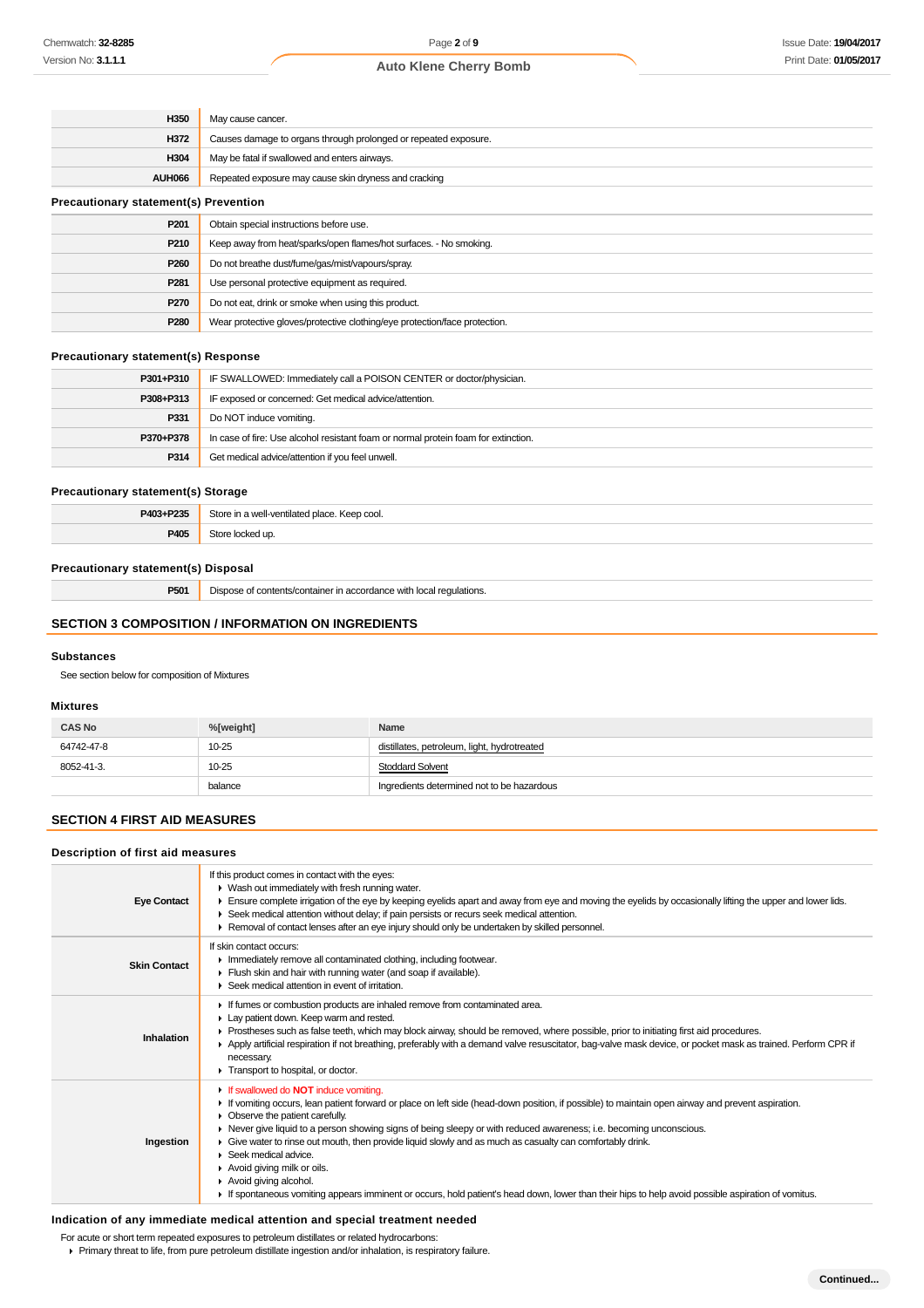- ▶ Patients should be quickly evaluated for signs of respiratory distress (e.g. cyanosis, tachypnoea, intercostal retraction, obtundation) and given oxygen. Patients with inadequate tidal volumes or poor arterial blood gases (pO2 50 mm Hg) should be intubated.
- ▶ Arrhythmias complicate some hydrocarbon ingestion and/or inhalation and electrocardiographic evidence of myocardial injury has been reported; intravenous lines and cardiac monitors should be established in obviously symptomatic patients. The lungs excrete inhaled solvents, so that hyperventilation improves clearance.
- A chest x-ray should be taken immediately after stabilisation of breathing and circulation to document aspiration and detect the presence of pneumothorax.
- Epinephrine (adrenalin) is not recommended for treatment of bronchospasm because of potential myocardial sensitisation to catecholamines. Inhaled cardioselective bronchodilators (e.g. Alupent, Salbutamol) are the preferred agents, with aminophylline a second choice.
- Lavage is indicated in patients who require decontamination; ensure use of cuffed endotracheal tube in adult patients. [Ellenhorn and Barceloux: Medical Toxicology]

Any material aspirated during vomiting may produce lung injury. Therefore emesis should not be induced mechanically or pharmacologically. Mechanical means should be used if it is considered necessary to evacuate the stomach contents; these include gastric lavage after endotracheal intubation. If spontaneous vomiting has occurred after ingestion, the patient should be monitored for difficult breathing, as adverse effects of aspiration into the lungs may be delayed up to 48 hours. Treat symptomatically.

### **SECTION 5 FIREFIGHTING MEASURES**

### **Extinguishing media**

- Foam.
- Dry chemical powder.
- BCF (where regulations permit).
- Carbon dioxide.
- Water spray or fog Large fires only.

# **Special hazards arising from the substrate or mixture**

| Fire Incompatibility           | ▶ Avoid contamination with oxidising agents i.e. nitrates, oxidising acids, chlorine bleaches, pool chlorine etc. as ignition may result                                                                                                                                                                                                                                                                                                                                                                                   |  |  |
|--------------------------------|----------------------------------------------------------------------------------------------------------------------------------------------------------------------------------------------------------------------------------------------------------------------------------------------------------------------------------------------------------------------------------------------------------------------------------------------------------------------------------------------------------------------------|--|--|
| <b>Advice for firefighters</b> |                                                                                                                                                                                                                                                                                                                                                                                                                                                                                                                            |  |  |
| <b>Fire Fighting</b>           | Alert Fire Brigade and tell them location and nature of hazard.<br>▶ Wear breathing apparatus plus protective gloves.<br>► Prevent, by any means available, spillage from entering drains or water courses.<br>• Use water delivered as a fine spray to control fire and cool adjacent area.<br>▶ DO NOT approach containers suspected to be hot.<br>Cool fire exposed containers with water spray from a protected location.<br>If safe to do so, remove containers from path of fire.                                    |  |  |
| <b>Fire/Explosion Hazard</b>   | $\triangleright$ Combustible.<br>Slight fire hazard when exposed to heat or flame.<br>► Heating may cause expansion or decomposition leading to violent rupture of containers.<br>• On combustion, may emit toxic fumes of carbon monoxide (CO).<br>• May emit acrid smoke.<br>Mists containing combustible materials may be explosive.<br>Combustion products include:<br>carbon dioxide (CO2)<br>other pyrolysis products typical of burning organic material.<br>May emit poisonous fumes.<br>May emit corrosive fumes. |  |  |
| <b>HAZCHEM</b>                 | Not Applicable                                                                                                                                                                                                                                                                                                                                                                                                                                                                                                             |  |  |
|                                |                                                                                                                                                                                                                                                                                                                                                                                                                                                                                                                            |  |  |

### **SECTION 6 ACCIDENTAL RELEASE MEASURES**

### **Personal precautions, protective equipment and emergency procedures**

See section 8

#### **Environmental precautions**

See section 12

### **Methods and material for containment and cleaning up**

| <b>Minor Spills</b> | ▶ Remove all ignition sources.<br>$\triangleright$ Clean up all spills immediately.<br>Avoid breathing vapours and contact with skin and eyes.<br>• Control personal contact with the substance, by using protective equipment.<br>• Contain and absorb spill with sand, earth, inert material or vermiculite.<br>$\triangleright$ Wipe up.<br>• Place in a suitable, labelled container for waste disposal.                                               |
|---------------------|------------------------------------------------------------------------------------------------------------------------------------------------------------------------------------------------------------------------------------------------------------------------------------------------------------------------------------------------------------------------------------------------------------------------------------------------------------|
| <b>Major Spills</b> | • Clear area of personnel and move upwind.<br>Alert Fire Brigade and tell them location and nature of hazard.<br>$\blacktriangleright$ Wear full body protective clothing with breathing apparatus.<br>$\triangleright$ Prevent, by all means available, spillage from entering drains or water courses.<br>• Consider evacuation (or protect in place).<br>▶ No smoking, naked lights or ignition sources.<br>$\blacktriangleright$ Increase ventilation. |

Personal Protective Equipment advice is contained in Section 8 of the SDS.

### **SECTION 7 HANDLING AND STORAGE**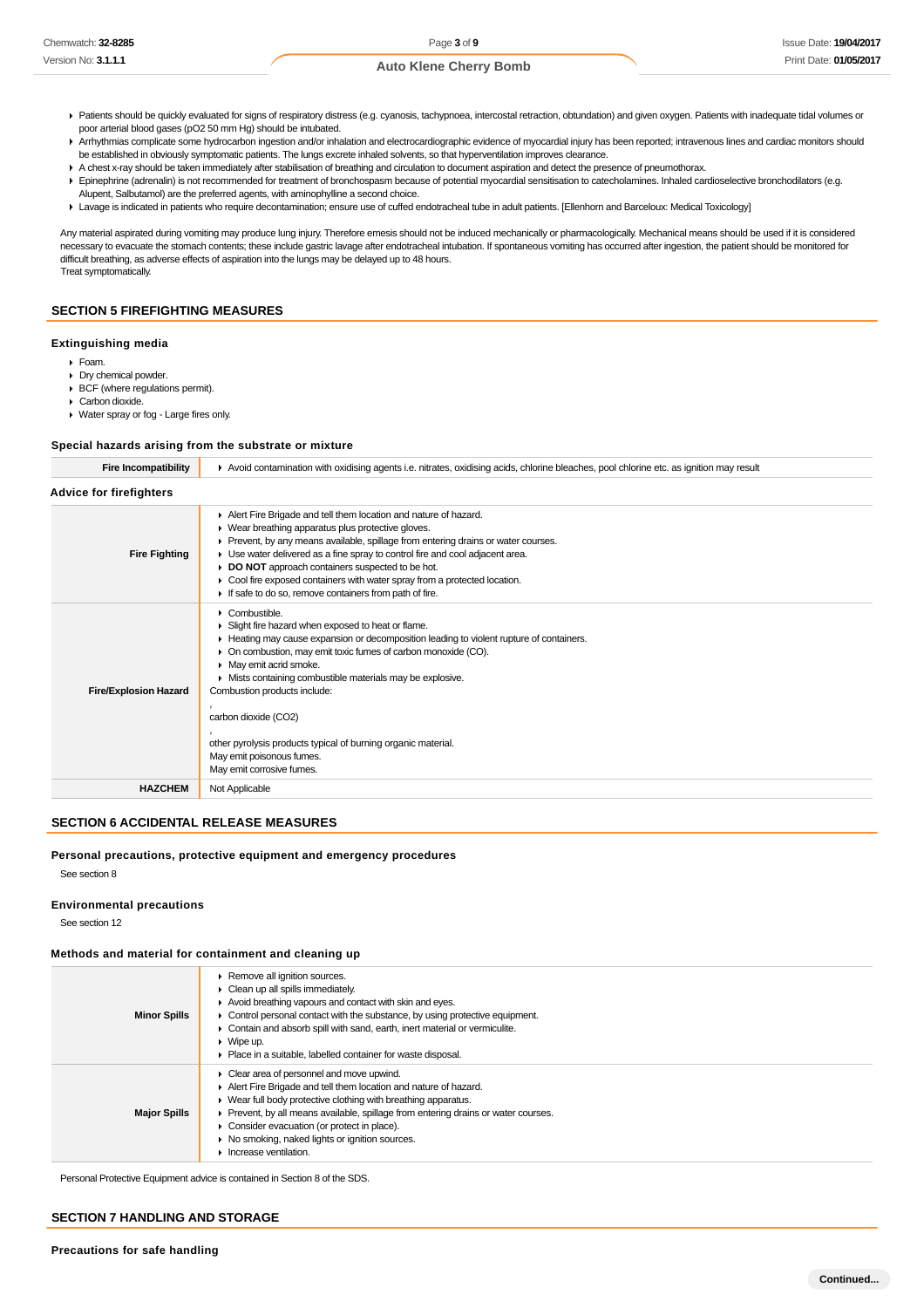| Safe handling      | • Containers, even those that have been emptied, may contain explosive vapours.<br>Do NOT cut, drill, grind, weld or perform similar operations on or near containers.<br>Avoid all personal contact, including inhalation.<br>• Wear protective clothing when risk of exposure occurs.<br>• Use in a well-ventilated area.<br>Prevent concentration in hollows and sumps.<br>DO NOT enter confined spaces until atmosphere has been checked.<br>Avoid smoking, naked lights or ignition sources.<br>Avoid contact with incompatible materials. |
|--------------------|-------------------------------------------------------------------------------------------------------------------------------------------------------------------------------------------------------------------------------------------------------------------------------------------------------------------------------------------------------------------------------------------------------------------------------------------------------------------------------------------------------------------------------------------------|
| Other information  | Store in original containers.<br>▶ Keep containers securely sealed.<br>▶ No smoking, naked lights or ignition sources.<br>Store in a cool, dry, well-ventilated area.<br>Store away from incompatible materials and foodstuff containers.<br>▶ Protect containers against physical damage and check regularly for leaks.<br>Observe manufacturer's storage and handling recommendations contained within this SDS.                                                                                                                              |
|                    | Conditions for safe storage, including any incompatibilities                                                                                                                                                                                                                                                                                                                                                                                                                                                                                    |
| Suitable container | $\triangleright$ Metal can or drum<br>• Packaging as recommended by manufacturer.                                                                                                                                                                                                                                                                                                                                                                                                                                                               |

# **SECTION 8 EXPOSURE CONTROLS / PERSONAL PROTECTION**

**Storage incompatibility F** Avoid reaction with oxidising agents

Check all containers are clearly labelled and free from leaks.

# **Control parameters**

# **OCCUPATIONAL EXPOSURE LIMITS (OEL)**

| <b>INGREDIENT DATA</b>       |                                             |                           |                  |               |               |               |
|------------------------------|---------------------------------------------|---------------------------|------------------|---------------|---------------|---------------|
| Source                       | Ingredient                                  | <b>Material name</b>      | <b>TWA</b>       | <b>STEL</b>   | Peak          | <b>Notes</b>  |
| Australia Exposure Standards | distillates, petroleum, light, hydrotreated | Oil mist, refined mineral | $5 \text{ mg/m}$ | Not Available | Not Available | Not Available |
| Australia Exposure Standards | <b>Stoddard Solvent</b>                     | White spirits             | 790 mg/m3        | Not Available | Not Available | Not Available |

# **EMERGENCY LIMITS**

| EMERGENCT LIMITS                               |                                                                           |                     |           |             |             |
|------------------------------------------------|---------------------------------------------------------------------------|---------------------|-----------|-------------|-------------|
| Ingredient                                     | Material name                                                             |                     | TEEL-1    | TEEL-2      | TEEL-3      |
| Stoddard Solvent                               | Stoddard solvent; (Mineral spirits, 85% nonane and 15% trimethyl benzene) |                     | 300 mg/m3 | 1,800 mg/m3 | 29500 mg/m3 |
|                                                |                                                                           |                     |           |             |             |
| Ingredient                                     | <b>Original IDLH</b>                                                      | <b>Revised IDLH</b> |           |             |             |
| distillates, petroleum, light,<br>hydrotreated | Not Available                                                             | Not Available       |           |             |             |
| <b>Stoddard Solvent</b>                        | 29,500 mg/m3                                                              | 20,000 mg/m3        |           |             |             |
|                                                |                                                                           |                     |           |             |             |

# **Exposure controls**

| Appropriate engineering<br>controls | Engineering controls are used to remove a hazard or place a barrier between the worker and the hazard. Well-designed engineering controls can be highly<br>effective in protecting workers and will typically be independent of worker interactions to provide this high level of protection.<br>The basic types of engineering controls are:<br>Process controls which involve changing the way a job activity or process is done to reduce the risk.<br>Enclosure and/or isolation of emission source which keeps a selected hazard "physically" away from the worker and ventilation that strategically "adds" and<br>"removes" air in the work environment. Ventilation can remove or dilute an air contaminant if designed properly. The design of a ventilation system must match<br>the particular process and chemical or contaminant in use.<br>Employers may need to use multiple types of controls to prevent employee overexposure. |
|-------------------------------------|-------------------------------------------------------------------------------------------------------------------------------------------------------------------------------------------------------------------------------------------------------------------------------------------------------------------------------------------------------------------------------------------------------------------------------------------------------------------------------------------------------------------------------------------------------------------------------------------------------------------------------------------------------------------------------------------------------------------------------------------------------------------------------------------------------------------------------------------------------------------------------------------------------------------------------------------------|
| <b>Personal protection</b>          |                                                                                                                                                                                                                                                                                                                                                                                                                                                                                                                                                                                                                                                                                                                                                                                                                                                                                                                                                 |
| Eye and face protection             | Safety glasses with side shields.<br>Chemical goggles.<br>• Contact lenses may pose a special hazard; soft contact lenses may absorb and concentrate irritants. A written policy document, describing the wearing of<br>lenses or restrictions on use, should be created for each workplace or task. This should include a review of lens absorption and adsorption for the class of<br>chemicals in use and an account of injury experience. Medical and first-aid personnel should be trained in their removal and suitable equipment should be<br>readily available. In the event of chemical exposure, begin eye irrigation immediately and remove contact lens as soon as practicable.                                                                                                                                                                                                                                                     |
| <b>Skin protection</b>              | See Hand protection below                                                                                                                                                                                                                                                                                                                                                                                                                                                                                                                                                                                                                                                                                                                                                                                                                                                                                                                       |
| Hands/feet protection               | ▶ Wear chemical protective gloves, e.g. PVC.<br>• Wear safety footwear or safety gumboots, e.g. Rubber<br>The selection of suitable gloves does not only depend on the material, but also on further marks of quality which vary from manufacturer to manufacturer. Where<br>the chemical is a preparation of several substances, the resistance of the glove material can not be calculated in advance and has therefore to be checked prior<br>to the application.<br>The exact break through time for substances has to be obtained from the manufacturer of the protective gloves and has to be observed when making a final<br>choice.<br>Personal hygiene is a key element of effective hand care. Gloves must only be worn on clean hands. After using gloves, hands should be washed and dried<br>thoroughly. Application of a non-perfumed moisturizer is recommended.                                                                 |
| <b>Body protection</b>              | See Other protection below                                                                                                                                                                                                                                                                                                                                                                                                                                                                                                                                                                                                                                                                                                                                                                                                                                                                                                                      |
| Other protection                    | Employees working with confirmed human carcinogens should be provided with, and be required to wear, clean, full body protective clothing (smocks,<br>coveralls, or long-sleeved shirt and pants), shoe covers and gloves prior to entering the regulated area. [AS/NZS ISO 6529:2006 or national equivalent]<br>Employees engaged in handling operations involving carcinogens should be provided with, and required to wear and use half-face filter-type respirators with                                                                                                                                                                                                                                                                                                                                                                                                                                                                    |
|                                     |                                                                                                                                                                                                                                                                                                                                                                                                                                                                                                                                                                                                                                                                                                                                                                                                                                                                                                                                                 |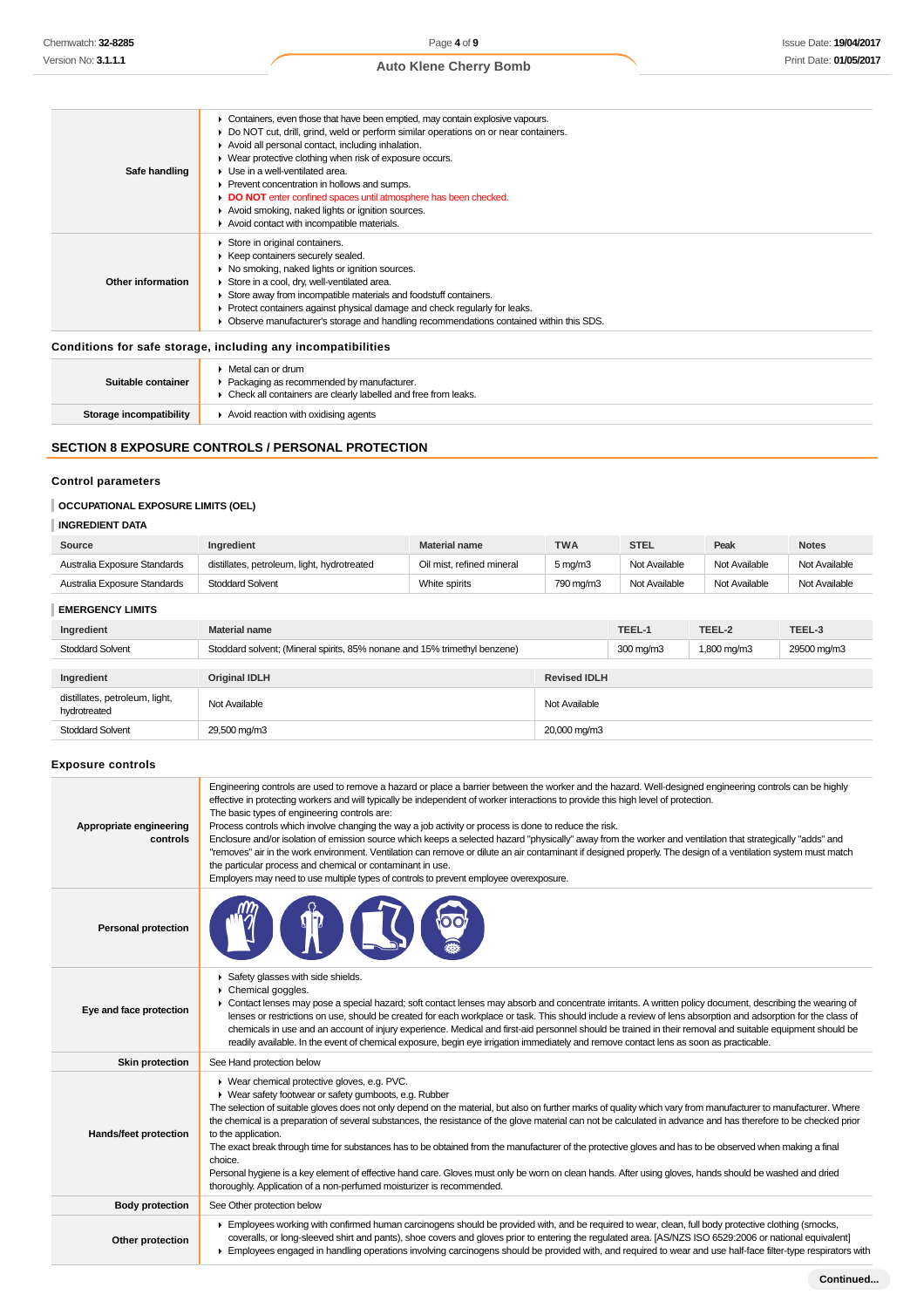|                        | Filters for dusts, mists and fumes, or air purifying canisters or cartridges. A respirator affording higher levels of protection may be substituted. [AS/NZS 1715<br>or national equivalent]<br>Emergency deluge showers and eyewash fountains, supplied with potable water, should be located near, within sight of, and on the same level with locations<br>where direct exposure is likely.<br>► Prior to each exit from an area containing confirmed human carcinogens, employees should be required to remove and leave protective clothing and<br>equipment at the point of exit and at the last exit of the day, to place used clothing and equipment in impervious containers at the point of exit for purposes of<br>decontamination or disposal. The contents of such impervious containers must be identified with suitable labels. For maintenance and decontamination<br>activities, authorized employees entering the area should be provided with and required to wear clean, impervious garments, including gloves, boots and<br>continuous-air supplied hood.<br>► Prior to removing protective garments the employee should undergo decontamination and be required to shower upon removal of the garments and hood.<br>• Overalls.<br>▶ P.V.C. apron.<br>▶ Barrier cream.<br>$\triangleright$ Skin cleansing cream.<br>$\blacktriangleright$ Eye wash unit. |
|------------------------|--------------------------------------------------------------------------------------------------------------------------------------------------------------------------------------------------------------------------------------------------------------------------------------------------------------------------------------------------------------------------------------------------------------------------------------------------------------------------------------------------------------------------------------------------------------------------------------------------------------------------------------------------------------------------------------------------------------------------------------------------------------------------------------------------------------------------------------------------------------------------------------------------------------------------------------------------------------------------------------------------------------------------------------------------------------------------------------------------------------------------------------------------------------------------------------------------------------------------------------------------------------------------------------------------------------------------------------------------------------------------------|
| <b>Thermal hazards</b> | Not Available                                                                                                                                                                                                                                                                                                                                                                                                                                                                                                                                                                                                                                                                                                                                                                                                                                                                                                                                                                                                                                                                                                                                                                                                                                                                                                                                                                  |

### **Respiratory protection**

Type A Filter of sufficient capacity. (AS/NZS 1716 & 1715, EN 143:2000 & 149:2001, ANSI Z88 or national equivalent)

Where the concentration of gas/particulates in the breathing zone, approaches or exceeds the "Exposure Standard" (or ES), respiratory protection is required. Degree of protection varies with both face-piece and Class of filter; the nature of protection varies with Type of filter.

| <b>Required Minimum Protection Factor</b> | <b>Half-Face Respirator</b> | <b>Full-Face Respirator</b> | <b>Powered Air Respirator</b> |
|-------------------------------------------|-----------------------------|-----------------------------|-------------------------------|
| up to $10 \times ES$                      | A-AUS                       |                             | A-PAPR-AUS / Class 1          |
| up to $50 \times ES$                      |                             | A-AUS / Class 1             |                               |
| up to $100 \times ES$                     |                             | $A-2$                       | A-PAPR-2 ^                    |

### ^ - Full-face

A(All classes) = Organic vapours, B AUS or B1 = Acid gasses, B2 = Acid gas or hydrogen cyanide(HCN), B3 = Acid gas or hydrogen cyanide(HCN), E = Sulfur dioxide(SO2), G = Agricultural chemicals, K = Ammonia(NH3), Hg = Mercury, NO = Oxides of nitrogen, MB = Methyl bromide, AX = Low boiling point organic compounds(below 65 degC)

Cartridge respirators should never be used for emergency ingress or in areas of unknown vapour concentrations or oxygen content. The wearer must be warned to leave the contaminated area immediately on detecting any odours through the respirator. The odour may indicate that the mask is not functioning properly, that the vapour concentration is too high, or that the mask is not properly fitted. Because of these limitations, only restricted use of cartridge respirators is considered appropriate.

### **SECTION 9 PHYSICAL AND CHEMICAL PROPERTIES**

### **Information on basic physical and chemical properties**

| Appearance                                      | Cream liquid with cherry odour; partially miscible with water. |                                                   |                |
|-------------------------------------------------|----------------------------------------------------------------|---------------------------------------------------|----------------|
|                                                 |                                                                |                                                   |                |
| <b>Physical state</b>                           | liquid                                                         | Relative density (Water = 1)                      | 0.98           |
| Odour                                           | Not Available                                                  | <b>Partition coefficient</b><br>n-octanol / water | Not Available  |
| Odour threshold                                 | Not Available                                                  | Auto-ignition temperature<br>$(^{\circ}C)$        | 340            |
| pH (as supplied)                                | Not Applicable                                                 | Decomposition<br>temperature                      | Not Available  |
| Melting point / freezing<br>point (°C)          | $>65$                                                          | <b>Viscosity (cSt)</b>                            | Not Available  |
| Initial boiling point and<br>boiling range (°C) | Not Available                                                  | Molecular weight (g/mol)                          | Not Applicable |
| Flash point (°C)                                | 67                                                             | <b>Taste</b>                                      | Not Available  |
| <b>Evaporation rate</b>                         | Not Available                                                  | <b>Explosive properties</b>                       | Not Available  |
| Flammability                                    | Combustible.                                                   | <b>Oxidising properties</b>                       | Not Available  |
| Upper Explosive Limit (%)                       | 6                                                              | Surface Tension (dyn/cm or<br>$mN/m$ )            | Not Available  |
| Lower Explosive Limit (%)                       | 1                                                              | <b>Volatile Component (%vol)</b>                  | Not Available  |
| Vapour pressure (kPa)                           | 3.17                                                           | <b>Gas group</b>                                  | Not Available  |
| Solubility in water (g/L)                       | Partly miscible                                                | pH as a solution (1%)                             | $7.0 - 8.5$    |
| Vapour density ( $Air = 1$ )                    | Not Available                                                  | VOC g/L                                           | < 15%          |

# **SECTION 10 STABILITY AND REACTIVITY**

| Reactivity                            | See section 7                                                                                                                        |
|---------------------------------------|--------------------------------------------------------------------------------------------------------------------------------------|
| <b>Chemical stability</b>             | • Unstable in the presence of incompatible materials.<br>▶ Product is considered stable.<br>Hazardous polymerisation will not occur. |
| Possibility of hazardous<br>reactions | See section 7                                                                                                                        |
| <b>Conditions to avoid</b>            | See section 7                                                                                                                        |
| Incompatible materials                | See section 7                                                                                                                        |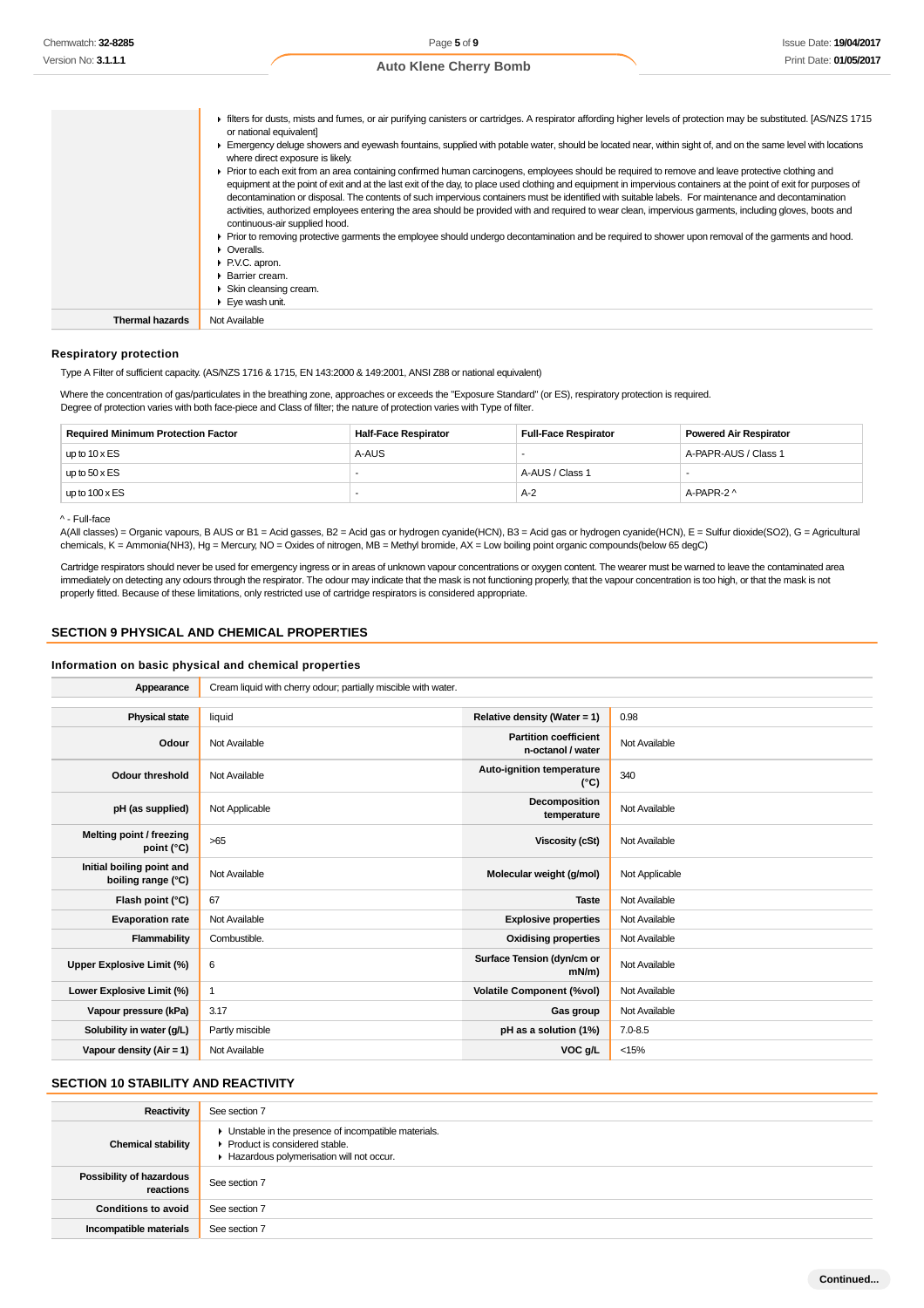# Page **6** of **9 Auto Klene Cherry Bomb**

**Hazardous decomposition**

**SECTION 11 TOXICOLOGICAL INFORMATION**

See section 5

# **Information on toxicological effects**

| Inhaled                                        | Inhalation of vapours or aerosols (mists, fumes), generated by the material during the course of normal handling, may be damaging to the health of the<br>individual.<br>There is some evidence to suggest that the material can cause respiratory irritation in some persons. The body's response to such irritation can cause further<br>lung damage.<br>Inhalation of vapours may cause drowsiness and dizziness. This may be accompanied by sleepiness, reduced alertness, loss of reflexes, lack of co-ordination,<br>and vertigo.<br>Inhaling high concentrations of mixed hydrocarbons can cause narcosis, with nausea, vomiting and lightheadedness. Low molecular weight (C2-C12)<br>hydrocarbons can irritate mucous membranes and cause incoordination, giddiness, nausea, vertigo, confusion, headache, appetite loss, drowsiness, tremors<br>and stupor.<br>Central nervous system (CNS) depression may include general discomfort, symptoms of giddiness, headache, dizziness, nausea, anaesthetic effects, slowed<br>reaction time, slurred speech and may progress to unconsciousness. Serious poisonings may result in respiratory depression and may be fatal.<br>Inhalation of high concentrations of gas/vapour causes lung irritation with coughing and nausea, central nervous depression with headache and dizziness,<br>slowing of reflexes, fatigue and inco-ordination.<br>Exposure to white spirit may cause nausea and vertigo.<br>Swallowing of the liquid may cause aspiration into the lungs with the risk of chemical pneumonitis; serious consequences may result. (ICSC13733) |                                                                                                                                                                                                                                                                                                                                                                                                                                                                                                                                                                                                                                                                                                                                                                                                                                                                                                                                                                                                                                                                                                                                                                                                                                                                                                                                                                        |  |  |  |  |
|------------------------------------------------|-----------------------------------------------------------------------------------------------------------------------------------------------------------------------------------------------------------------------------------------------------------------------------------------------------------------------------------------------------------------------------------------------------------------------------------------------------------------------------------------------------------------------------------------------------------------------------------------------------------------------------------------------------------------------------------------------------------------------------------------------------------------------------------------------------------------------------------------------------------------------------------------------------------------------------------------------------------------------------------------------------------------------------------------------------------------------------------------------------------------------------------------------------------------------------------------------------------------------------------------------------------------------------------------------------------------------------------------------------------------------------------------------------------------------------------------------------------------------------------------------------------------------------------------------------------------------------------------------------------------|------------------------------------------------------------------------------------------------------------------------------------------------------------------------------------------------------------------------------------------------------------------------------------------------------------------------------------------------------------------------------------------------------------------------------------------------------------------------------------------------------------------------------------------------------------------------------------------------------------------------------------------------------------------------------------------------------------------------------------------------------------------------------------------------------------------------------------------------------------------------------------------------------------------------------------------------------------------------------------------------------------------------------------------------------------------------------------------------------------------------------------------------------------------------------------------------------------------------------------------------------------------------------------------------------------------------------------------------------------------------|--|--|--|--|
| Ingestion                                      | Accidental ingestion of the material may be damaging to the health of the individual.<br>Ingestion of petroleum hydrocarbons can irritate the pharynx, oesophagus, stomach and small intestine, and cause swellings and ulcers of the mucous.<br>Symptoms include a burning mouth and throat; larger amounts can cause nausea and vomiting, narcosis, weakness, dizziness, slow and shallow breathing,<br>abdominal swelling, unconsciousness and convulsions.                                                                                                                                                                                                                                                                                                                                                                                                                                                                                                                                                                                                                                                                                                                                                                                                                                                                                                                                                                                                                                                                                                                                                  |                                                                                                                                                                                                                                                                                                                                                                                                                                                                                                                                                                                                                                                                                                                                                                                                                                                                                                                                                                                                                                                                                                                                                                                                                                                                                                                                                                        |  |  |  |  |
| <b>Skin Contact</b>                            | The liquid may be able to be mixed with fats or oils and may degrease the skin, producing a skin reaction described as non-allergic contact dermatitis. The<br>material is unlikely to produce an irritant dermatitis as described in EC Directives.<br>Repeated exposure may cause skin cracking, flaking or drying following normal handling and use.<br>Skin contact with the material may damage the health of the individual; systemic effects may result following absorption.<br>Open cuts, abraded or irritated skin should not be exposed to this material<br>The material may accentuate any pre-existing dermatitis condition<br>Entry into the blood-stream, through, for example, cuts, abrasions or lesions, may produce systemic injury with harmful effects. Examine the skin prior to the use<br>of the material and ensure that any external damage is suitably protected.                                                                                                                                                                                                                                                                                                                                                                                                                                                                                                                                                                                                                                                                                                                    |                                                                                                                                                                                                                                                                                                                                                                                                                                                                                                                                                                                                                                                                                                                                                                                                                                                                                                                                                                                                                                                                                                                                                                                                                                                                                                                                                                        |  |  |  |  |
| Eye                                            | There is some evidence to suggest that this material can cause eye irritation and damage in some persons.<br>Direct eye contact with petroleum hydrocarbons can be painful, and the corneal epithelium may be temporarily damaged. Aromatic species can cause irritation<br>and excessive tear secretion.                                                                                                                                                                                                                                                                                                                                                                                                                                                                                                                                                                                                                                                                                                                                                                                                                                                                                                                                                                                                                                                                                                                                                                                                                                                                                                       |                                                                                                                                                                                                                                                                                                                                                                                                                                                                                                                                                                                                                                                                                                                                                                                                                                                                                                                                                                                                                                                                                                                                                                                                                                                                                                                                                                        |  |  |  |  |
| Chronic                                        | Toxic: danger of serious damage to health by prolonged exposure if swallowed.<br>defects.<br>hydrotreated oils.                                                                                                                                                                                                                                                                                                                                                                                                                                                                                                                                                                                                                                                                                                                                                                                                                                                                                                                                                                                                                                                                                                                                                                                                                                                                                                                                                                                                                                                                                                 | There is ample evidence that this material can be regarded as being able to cause cancer in humans based on experiments and other information.<br>Based on experiments and other information, there is ample evidence to presume that exposure to this material can cause genetic defects that can be inherited.<br>This material can cause serious damage if one is exposed to it for long periods. It can be assumed that it contains a substance which can produce severe<br>Prolonged or repeated skin contact may cause drying with cracking, irritation and possible dermatitis following.<br>Constant or exposure over long periods to mixed hydrocarbons may produce stupor with dizziness, weakness and visual disturbance, weight loss and anaemia,<br>and reduced liver and kidney function. Skin exposure may result in drying and cracking and redness of the skin.<br>Immersion of the hands and forearms in white spirits may quickly result in inflammation of the skin and follicles. Workers exposed to white spirit have reported<br>nausea and vomiting and one worker has been reported to develop aplastic anaemia, bone marrow depression and this person later died from septicaemia.<br>Repeated application of mildly hydrotreated oils (principally paraffinic), to mouse skin, induced skin tumours; no tumours were induced with severely |  |  |  |  |
|                                                | <b>TOXICITY</b>                                                                                                                                                                                                                                                                                                                                                                                                                                                                                                                                                                                                                                                                                                                                                                                                                                                                                                                                                                                                                                                                                                                                                                                                                                                                                                                                                                                                                                                                                                                                                                                                 | <b>IRRITATION</b>                                                                                                                                                                                                                                                                                                                                                                                                                                                                                                                                                                                                                                                                                                                                                                                                                                                                                                                                                                                                                                                                                                                                                                                                                                                                                                                                                      |  |  |  |  |
| <b>Auto Klene Cherry Bomb</b>                  | Not Available                                                                                                                                                                                                                                                                                                                                                                                                                                                                                                                                                                                                                                                                                                                                                                                                                                                                                                                                                                                                                                                                                                                                                                                                                                                                                                                                                                                                                                                                                                                                                                                                   | Not Available                                                                                                                                                                                                                                                                                                                                                                                                                                                                                                                                                                                                                                                                                                                                                                                                                                                                                                                                                                                                                                                                                                                                                                                                                                                                                                                                                          |  |  |  |  |
|                                                | <b>TOXICITY</b>                                                                                                                                                                                                                                                                                                                                                                                                                                                                                                                                                                                                                                                                                                                                                                                                                                                                                                                                                                                                                                                                                                                                                                                                                                                                                                                                                                                                                                                                                                                                                                                                 | <b>IRRITATION</b>                                                                                                                                                                                                                                                                                                                                                                                                                                                                                                                                                                                                                                                                                                                                                                                                                                                                                                                                                                                                                                                                                                                                                                                                                                                                                                                                                      |  |  |  |  |
| distillates, petroleum, light,<br>hydrotreated | Dermal (rabbit) LD50: >2000 mg/kg <sup>[1]</sup>                                                                                                                                                                                                                                                                                                                                                                                                                                                                                                                                                                                                                                                                                                                                                                                                                                                                                                                                                                                                                                                                                                                                                                                                                                                                                                                                                                                                                                                                                                                                                                | Not Available                                                                                                                                                                                                                                                                                                                                                                                                                                                                                                                                                                                                                                                                                                                                                                                                                                                                                                                                                                                                                                                                                                                                                                                                                                                                                                                                                          |  |  |  |  |
|                                                | Oral (rat) LD50: >5000 mg/kg $^{[1]}$                                                                                                                                                                                                                                                                                                                                                                                                                                                                                                                                                                                                                                                                                                                                                                                                                                                                                                                                                                                                                                                                                                                                                                                                                                                                                                                                                                                                                                                                                                                                                                           |                                                                                                                                                                                                                                                                                                                                                                                                                                                                                                                                                                                                                                                                                                                                                                                                                                                                                                                                                                                                                                                                                                                                                                                                                                                                                                                                                                        |  |  |  |  |
|                                                | <b>TOXICITY</b>                                                                                                                                                                                                                                                                                                                                                                                                                                                                                                                                                                                                                                                                                                                                                                                                                                                                                                                                                                                                                                                                                                                                                                                                                                                                                                                                                                                                                                                                                                                                                                                                 | <b>IRRITATION</b>                                                                                                                                                                                                                                                                                                                                                                                                                                                                                                                                                                                                                                                                                                                                                                                                                                                                                                                                                                                                                                                                                                                                                                                                                                                                                                                                                      |  |  |  |  |
|                                                | Dermal (rabbit) LD50: >2000 mg/kg <sup>[1]</sup>                                                                                                                                                                                                                                                                                                                                                                                                                                                                                                                                                                                                                                                                                                                                                                                                                                                                                                                                                                                                                                                                                                                                                                                                                                                                                                                                                                                                                                                                                                                                                                | Eye (hmn) 470 ppm/15m irrit.                                                                                                                                                                                                                                                                                                                                                                                                                                                                                                                                                                                                                                                                                                                                                                                                                                                                                                                                                                                                                                                                                                                                                                                                                                                                                                                                           |  |  |  |  |
| <b>Stoddard Solvent</b>                        | Inhalation (rat) LC50: >2800 ppm/8hr <sup>[2]</sup>                                                                                                                                                                                                                                                                                                                                                                                                                                                                                                                                                                                                                                                                                                                                                                                                                                                                                                                                                                                                                                                                                                                                                                                                                                                                                                                                                                                                                                                                                                                                                             | Eye (rabbit) 500 mg/24h moderate                                                                                                                                                                                                                                                                                                                                                                                                                                                                                                                                                                                                                                                                                                                                                                                                                                                                                                                                                                                                                                                                                                                                                                                                                                                                                                                                       |  |  |  |  |
|                                                | Oral (rat) LD50: >5000 mg/kg <sup>[1]</sup>                                                                                                                                                                                                                                                                                                                                                                                                                                                                                                                                                                                                                                                                                                                                                                                                                                                                                                                                                                                                                                                                                                                                                                                                                                                                                                                                                                                                                                                                                                                                                                     |                                                                                                                                                                                                                                                                                                                                                                                                                                                                                                                                                                                                                                                                                                                                                                                                                                                                                                                                                                                                                                                                                                                                                                                                                                                                                                                                                                        |  |  |  |  |
| Legend:                                        | 1. Value obtained from Europe ECHA Registered Substances - Acute toxicity 2.* Value obtained from manufacturer's SDS. Unless otherwise specified data<br>extracted from RTECS - Register of Toxic Effect of chemical Substances                                                                                                                                                                                                                                                                                                                                                                                                                                                                                                                                                                                                                                                                                                                                                                                                                                                                                                                                                                                                                                                                                                                                                                                                                                                                                                                                                                                 |                                                                                                                                                                                                                                                                                                                                                                                                                                                                                                                                                                                                                                                                                                                                                                                                                                                                                                                                                                                                                                                                                                                                                                                                                                                                                                                                                                        |  |  |  |  |
| <b>DISTILLATES,</b><br>PETROLEUM, LIGHT,       | Kerosene may produce varying ranges of skin irritation, and a reversible eye irritation (if eyes are washed). Skin may be cracked or flaky and/or leathery, with<br>crusts and/or hair loss. It may worsen skin cancers. There may also be loss of weight, discharge from the nose, excessive tiredness, and wheezing. The<br>individual may be pale. There may be increase in the weight of body organs. There was no evidence of harm to pregnancy.                                                                                                                                                                                                                                                                                                                                                                                                                                                                                                                                                                                                                                                                                                                                                                                                                                                                                                                                                                                                                                                                                                                                                           |                                                                                                                                                                                                                                                                                                                                                                                                                                                                                                                                                                                                                                                                                                                                                                                                                                                                                                                                                                                                                                                                                                                                                                                                                                                                                                                                                                        |  |  |  |  |
| <b>HYDROTREATED</b>                            | No significant acute toxicological data identified in literature search.                                                                                                                                                                                                                                                                                                                                                                                                                                                                                                                                                                                                                                                                                                                                                                                                                                                                                                                                                                                                                                                                                                                                                                                                                                                                                                                                                                                                                                                                                                                                        |                                                                                                                                                                                                                                                                                                                                                                                                                                                                                                                                                                                                                                                                                                                                                                                                                                                                                                                                                                                                                                                                                                                                                                                                                                                                                                                                                                        |  |  |  |  |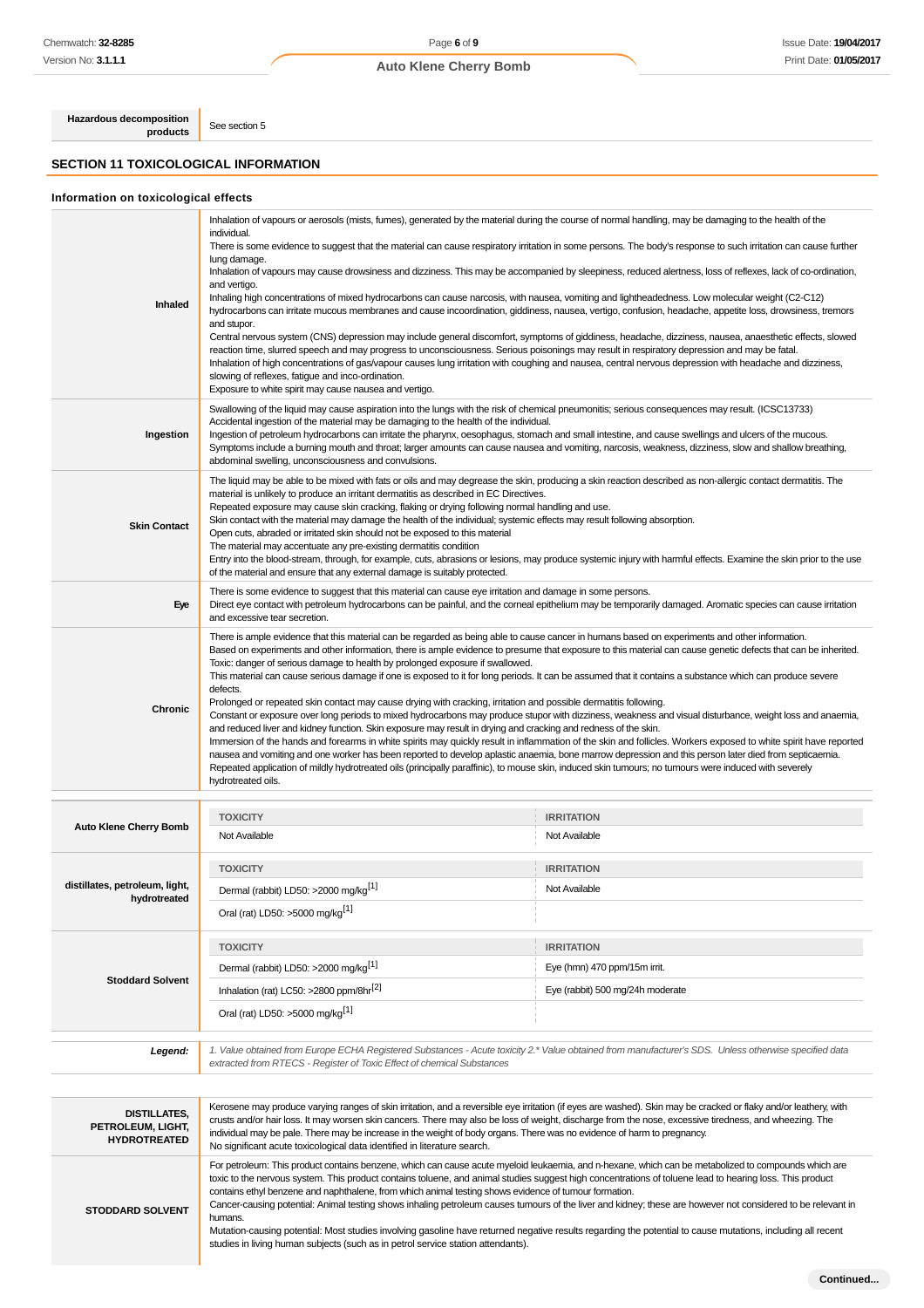|                                             | Reproductive toxicity: Animal studies show that high concentrations of toluene (>0.1%) can cause developmental effects such as lower birth weight and<br>developmental toxicity to the nervous system of the foetus. Other studies show no adverse effects on the foetus. |                                 |                                                                                                                                                           |
|---------------------------------------------|---------------------------------------------------------------------------------------------------------------------------------------------------------------------------------------------------------------------------------------------------------------------------|---------------------------------|-----------------------------------------------------------------------------------------------------------------------------------------------------------|
| <b>Acute Toxicity</b>                       | V                                                                                                                                                                                                                                                                         | Carcinogenicity                 | ✔                                                                                                                                                         |
| <b>Skin Irritation/Corrosion</b>            | S                                                                                                                                                                                                                                                                         | Reproductivity                  | $\circlearrowright$                                                                                                                                       |
| <b>Serious Eye</b><br>Damage/Irritation     | O                                                                                                                                                                                                                                                                         | <b>STOT - Single Exposure</b>   | Ø                                                                                                                                                         |
| <b>Respiratory or Skin</b><br>sensitisation | N                                                                                                                                                                                                                                                                         | <b>STOT - Repeated Exposure</b> | v                                                                                                                                                         |
| Mutagenicity                                |                                                                                                                                                                                                                                                                           | <b>Aspiration Hazard</b>        | ✔                                                                                                                                                         |
|                                             |                                                                                                                                                                                                                                                                           | Legend:                         | $\blacktriangleright$ - Data available but does not fill the criteria for classification<br>$\blacktriangleright$ - Data available to make classification |

 $\bigcap$  – Data Not Available to make classification

### **SECTION 12 ECOLOGICAL INFORMATION**

### **Toxicity**

| <b>Auto Klene Cherry Bomb</b>                  | <b>ENDPOINT</b>   | <b>TEST DURATION (HR)</b> | <b>SPECIES</b> | <b>VALUE</b>      | <b>SOURCE</b>     |
|------------------------------------------------|-------------------|---------------------------|----------------|-------------------|-------------------|
|                                                | Not<br>Applicable | Not Applicable            | Not Applicable | Not<br>Applicable | Not<br>Applicable |
|                                                | <b>ENDPOINT</b>   | <b>TEST DURATION (HR)</b> | <b>SPECIES</b> | <b>VALUE</b>      | <b>SOURCE</b>     |
| distillates, petroleum, light,<br>hydrotreated | LC50              | 96                        | Fish           | $2.2$ mg/L        | $\frac{1}{2}$ 4   |
|                                                | <b>NOEC</b>       | 3072                      | Fish           | $=1$ mg/L         |                   |
|                                                | <b>ENDPOINT</b>   | <b>TEST DURATION (HR)</b> | <b>SPECIES</b> | <b>VALUE</b>      | <b>SOURCE</b>     |
| <b>Stoddard Solvent</b>                        | <b>LC50</b>       | 96                        | Fish           | $2.2$ mg/L        | -4                |
|                                                | <b>NOEC</b>       | 3072                      | Fish           | $=1$ mg/L         |                   |

**Legend:** Extracted from 1. IUCLID Toxicity Data 2. Europe ECHA Registered Substances - Ecotoxicological Information - Aquatic Toxicity 3. EPIWIN Suite V3.12 (QSAR) - Aquatic Toxicity Data (Estimated) 4. US EPA, Ecotox database - Aquatic Toxicity Data 5. ECETOC Aquatic Hazard Assessment Data 6. NITE (Japan) - Bioconcentration Data 7. METI (Japan) - Bioconcentration Data 8. Vendor Data

When spilled this product may act as a typical oil, causing a film, sheen, emulsion or sludge at or beneath the surface of the body of water. The oil film on water surface may physically affect the aquatic organisms, due to the interruption of the

oxygen transfer between the air and the water Oils of any kind can cause:

drowning of water-fowl due to lack of buoyancy, loss of insulating capacity of feathers, starvation and vulnerability to predators due to lack of mobility

 $\blacktriangleright$  lethal effects on fish by coating gill surfaces, preventing respiration

asphyxiation of benthic life forms when floating masses become engaged with surface debris and settle on the bottom and

adverse aesthetic effects of fouled shoreline and beaches

In case of accidental releases on the soil, a fine film is formed on the soil, which prevents the plant respiration process and the soil particle saturation. It may cause deep water infestation. For Hydrocarbons: log Kow 1. BCF~10.

For Aromatics: log Kow 2-3.

BCF 20-200. For C5 and greater alkanes: log Kow 3-4.5. BCF 100-1,500.

For Alkanes, Benzene, Toluene, Ethylbenzene, Xylene (BTEX):

Environmental Fate: Microbes found in many natural settings (e.g., soils, groundwater, ponds) have been shown to be capable of degrading organic compounds.

Drinking Water Standards: hydrocarbon total: 10 ug/l (UK max.).

**DO NOT** discharge into sewer or waterways

### **Persistence and degradability**

| Ingredient | Persistence: Water/Soil               | Persistence: Air                      |
|------------|---------------------------------------|---------------------------------------|
|            | No Data available for all ingredients | No Data available for all ingredients |

### **Bioaccumulative potential**

| Ingredient                                     | <b>Bioaccumulation</b> |
|------------------------------------------------|------------------------|
| distillates, petroleum, light,<br>hydrotreated | $LOW (BCF = 159)$      |
| <b>Stoddard Solvent</b>                        | $LOW (BCF = 159)$      |

### **Mobility in soil**

| Ingredient | <b>Mobility</b>                       |
|------------|---------------------------------------|
|            | No Data available for all ingredients |

### **SECTION 13 DISPOSAL CONSIDERATIONS**

#### **Waste treatment methods**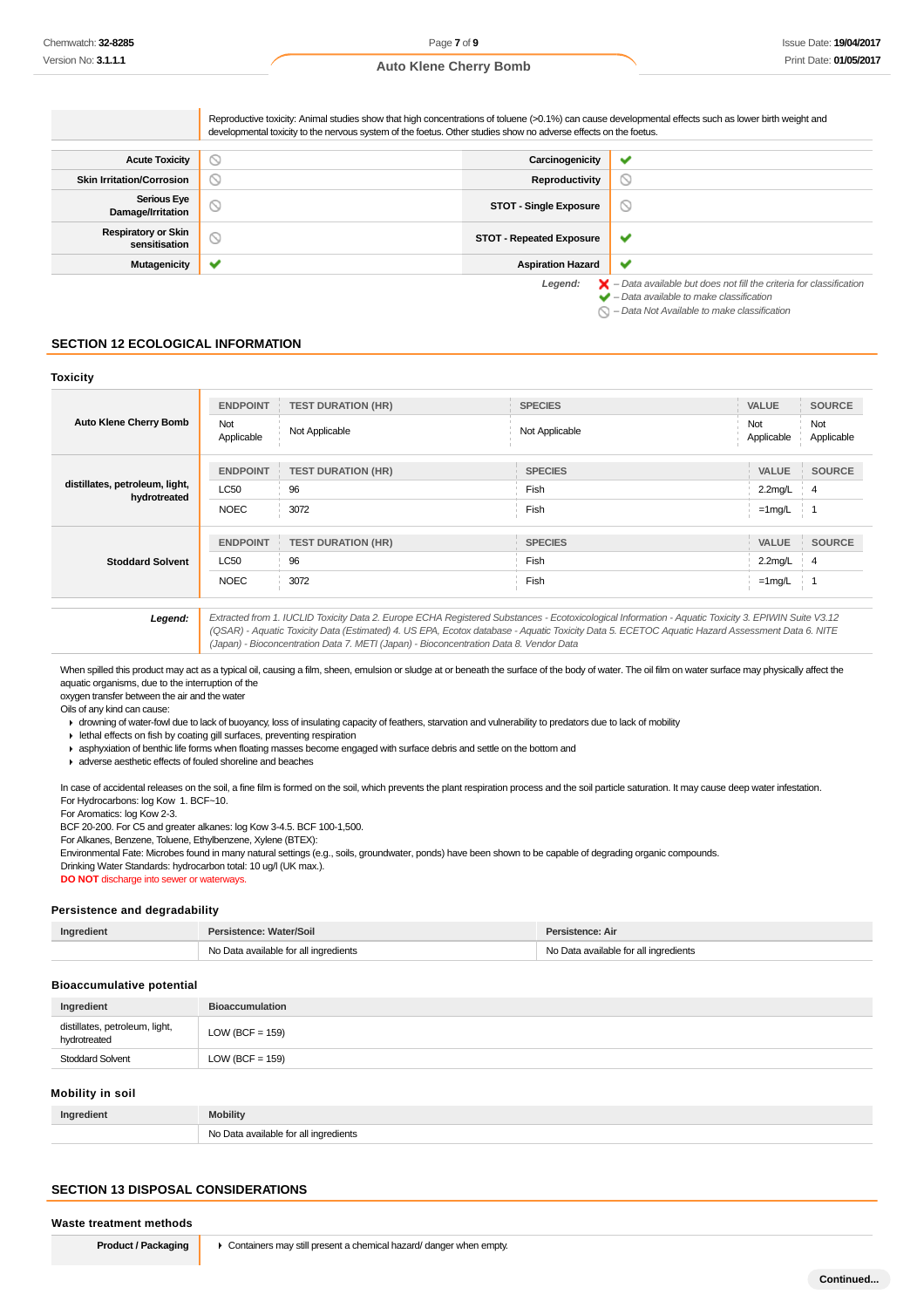|          | ▶ Return to supplier for reuse/ recycling if possible.                                                                                                               |
|----------|----------------------------------------------------------------------------------------------------------------------------------------------------------------------|
|          | Otherwise:                                                                                                                                                           |
|          | If container can not be cleaned sufficiently well to ensure that residuals do not remain or if the container cannot be used to store the same product, then          |
|          | puncture containers, to prevent re-use, and bury at an authorised landfill.                                                                                          |
|          | • Where possible retain label warnings and SDS and observe all notices pertaining to the product.                                                                    |
|          | Legislation addressing waste disposal requirements may differ by country, state and/ or territory. Each user must refer to laws operating in their area. In some     |
|          | areas, certain wastes must be tracked.                                                                                                                               |
|          | A Hierarchy of Controls seems to be common - the user should investigate:                                                                                            |
|          | $\triangleright$ Reduction                                                                                                                                           |
|          | $\triangleright$ Reuse                                                                                                                                               |
|          | $\triangleright$ Recycling                                                                                                                                           |
| disposal | • Disposal (if all else fails)                                                                                                                                       |
|          | This material may be recycled if unused, or if it has not been contaminated so as to make it unsuitable for its intended use. If it has been contaminated, it may be |
|          | possible to reclaim the product by filtration, distillation or some other means. Shelf life considerations should also be applied in making decisions of this type.  |
|          | Note that properties of a material may change in use, and recycling or reuse may not always be appropriate.                                                          |
|          | • DO NOT allow wash water from cleaning or process equipment to enter drains.                                                                                        |
|          | It may be necessary to collect all wash water for treatment before disposal.                                                                                         |
|          | In all cases disposal to sewer may be subject to local laws and regulations and these should be considered first.                                                    |
|          | • Where in doubt contact the responsible authority.                                                                                                                  |
|          | ► Recycle wherever possible or consult manufacturer for recycling options.                                                                                           |
|          | • Consult State Land Waste Authority for disposal.                                                                                                                   |
|          | ▶ Bury or incinerate residue at an approved site.                                                                                                                    |
|          | ▶ Recycle containers if possible, or dispose of in an authorised landfill.                                                                                           |

# **SECTION 14 TRANSPORT INFORMATION**

### **Labels Required**

| COMBUSTIBLE LIQUID      | COMBUSTIBLE LIQUID, regulated for storage purposes only |
|-------------------------|---------------------------------------------------------|
| <b>Marine Pollutant</b> | <b>NO</b>                                               |
| <b>HAZCHEM</b>          | Not Applicable                                          |
|                         |                                                         |

### **Land transport (ADG): NOT REGULATED FOR TRANSPORT OF DANGEROUS GOODS**

**Air transport (ICAO-IATA / DGR): NOT REGULATED FOR TRANSPORT OF DANGEROUS GOODS**

### **Sea transport (IMDG-Code / GGVSee): NOT REGULATED FOR TRANSPORT OF DANGEROUS GOODS**

**Transport in bulk according to Annex II of MARPOL and the IBC code**

Not Applicable

# **SECTION 15 REGULATORY INFORMATION**

### **Safety, health and environmental regulations / legislation specific for the substance or mixture**

| DISTILLATES, PETROLEUM, LIGHT, HYDROTREATED(64742-47-8) IS FOUND ON THE FOLLOWING REGULATORY LISTS |                                                                                    |                                                                         |                                                                                                  |
|----------------------------------------------------------------------------------------------------|------------------------------------------------------------------------------------|-------------------------------------------------------------------------|--------------------------------------------------------------------------------------------------|
| Australia Exposure Standards                                                                       |                                                                                    |                                                                         | Australia Inventory of Chemical Substances (AICS)                                                |
| Australia Hazardous Substances Information System - Consolidated Lists                             |                                                                                    |                                                                         | International Agency for Research on Cancer (IARC) - Agents Classified by the IARC<br>Monographs |
|                                                                                                    |                                                                                    | STODDARD SOLVENT(8052-41-3.) IS FOUND ON THE FOLLOWING REGULATORY LISTS |                                                                                                  |
| Australia Exposure Standards                                                                       |                                                                                    |                                                                         | Australia Inventory of Chemical Substances (AICS)                                                |
|                                                                                                    |                                                                                    | Australia Hazardous Substances Information System - Consolidated Lists  | International Agency for Research on Cancer (IARC) - Agents Classified by the IARC<br>Monographs |
|                                                                                                    | <b>National Inventory</b>                                                          | <b>Status</b>                                                           |                                                                                                  |
|                                                                                                    | Australia - AICS                                                                   | Y                                                                       |                                                                                                  |
|                                                                                                    | Canada - DSL                                                                       | Y                                                                       |                                                                                                  |
|                                                                                                    | Canada - NDSL<br>N (Stoddard Solvent; distillates, petroleum, light, hydrotreated) |                                                                         |                                                                                                  |
|                                                                                                    | China - IECSC                                                                      | Υ                                                                       |                                                                                                  |
| <b>NLP</b>                                                                                         | Europe - EINEC / ELINCS /                                                          | Y                                                                       |                                                                                                  |
|                                                                                                    | Japan - ENCS                                                                       | N (Stoddard Solvent; distillates, petroleum, light, hydrotreated)       |                                                                                                  |
|                                                                                                    | $K$ oron - $K$ $F$ $C$ l                                                           | $\checkmark$                                                            |                                                                                                  |

| New Zealand - NZIoC |                                                                                                                                                                                            |
|---------------------|--------------------------------------------------------------------------------------------------------------------------------------------------------------------------------------------|
| Philippines - PICCS |                                                                                                                                                                                            |
| USA - TSCA          |                                                                                                                                                                                            |
| Legend:             | $Y = All$ ingredients are on the inventory<br>N = Not determined or one or more ingredients are not on the inventory and are not exempt from listing(see specific ingredients in brackets) |

### **SECTION 16 OTHER INFORMATION**

**Other information**

**Ingredients with multiple cas numbers**